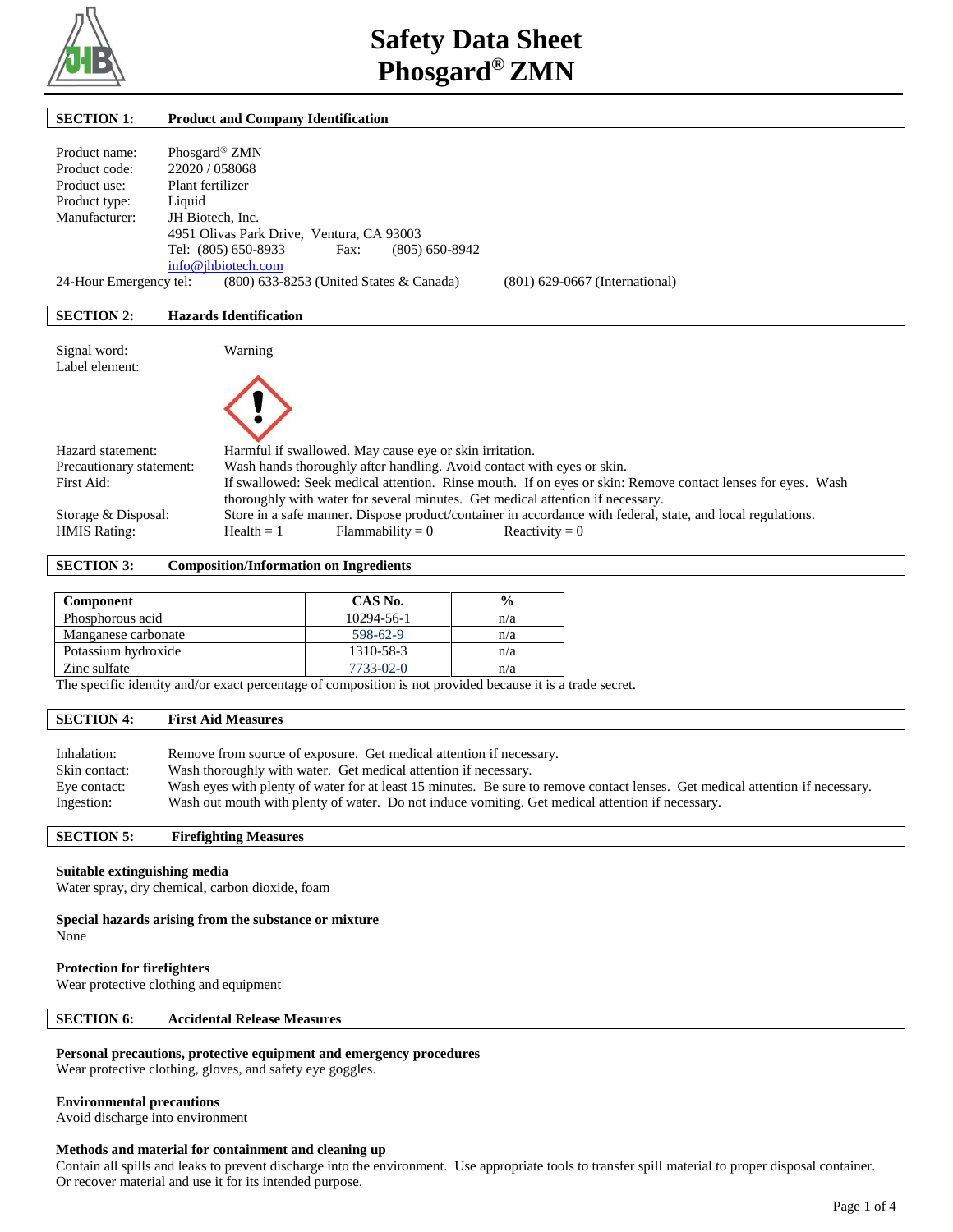

# **SECTION 7: Handling and Storage**

# **Precautions for safe handling**

Avoid overheating or freezing

#### **Conditions for safe storage, including any incompatibilities**

Store in a cool, dry, well-ventilated area away from direct sunlight. Keep containers tightly closed when not in use.

## **SECTION 8: Exposure Controls/Personal Protection**

#### **Exposure controls**

Product has no occupational exposure limits. Avoid inhaling dusts or vapors. Practice good industrial hygiene and safety.

#### **Personal protection**

| Eye protection:         | Eye protection is not required. To avoid contact with eyes, use safety eye goggles.       |
|-------------------------|-------------------------------------------------------------------------------------------|
| Skin protection:        | Wear protective clothing as necessary to minimize contact. Use chemical resistant gloves. |
| Respiratory protection: | Not required. Wear approved respiratory equipment if necessary.                           |

#### **SECTION 9: Physical and Chemical Properties**

#### **Information on basic physical and chemical properties**

| Appearance                     | Clear, colorless solution               | Vapor pressure                   | Not applicable   |
|--------------------------------|-----------------------------------------|----------------------------------|------------------|
| Odor                           | Slight odor                             | Vapor density                    | Not applicable   |
| pH                             | $6 - 8$                                 | <b>Relative density</b>          | $1.3$ g/ml       |
| <b>Physical state</b>          | Liquid                                  | <b>Solubility</b>                | Soluble in water |
| Melting point / Freezing point | $>0$ <sup>O</sup> C / 32 <sup>O</sup> F | <b>Partition coefficient</b>     | Not applicable   |
| <b>Boiling point</b>           | > $100^{\circ}$ C / 212 <sup>o</sup> F  | <b>Auto-ignition temperature</b> | Not applicable   |
| <b>Flash point</b>             | Not applicable                          | <b>Decomposition temperature</b> | Not applicable   |
| <b>Evaporation rate</b>        | Not applicable                          | Viscositv                        | Not viscous      |
| <b>Flammability</b>            | Non-flammable                           | <b>Explosive properties</b>      | Non-explosive    |
| <b>Explosive limits</b>        | Not applicable                          | <b>Oxidizing properties</b>      | Non-oxidizer     |

#### **SECTION 10: Stability and Reactivity**

#### **Reactivity**

None

#### **Chemical stability**

Product is stable.

## **Possibility of hazardous reactions**

Under normal conditions, hazardous reaction will not occur.

#### **Conditions to avoid**

Avoid heat

## **Incompatible materials**

Strong oxidizers, calcium fertilizer, water reactive materials and products containing copper.

#### **Hazardous decomposition products**

Phosphorous oxides, phosphine.

## **SECTION 11: Toxicological Information**

#### **Information on toxicological effects**

| Harmful if swallowed                 |
|--------------------------------------|
| May cause eye or skin irritation     |
| Not known to be corrosive            |
| Not known to cause sensitization     |
| Not known to be toxic                |
| Not known to be carcinogenic         |
| Not known to be mutagenic            |
| Not known to cause reproductive harm |
|                                      |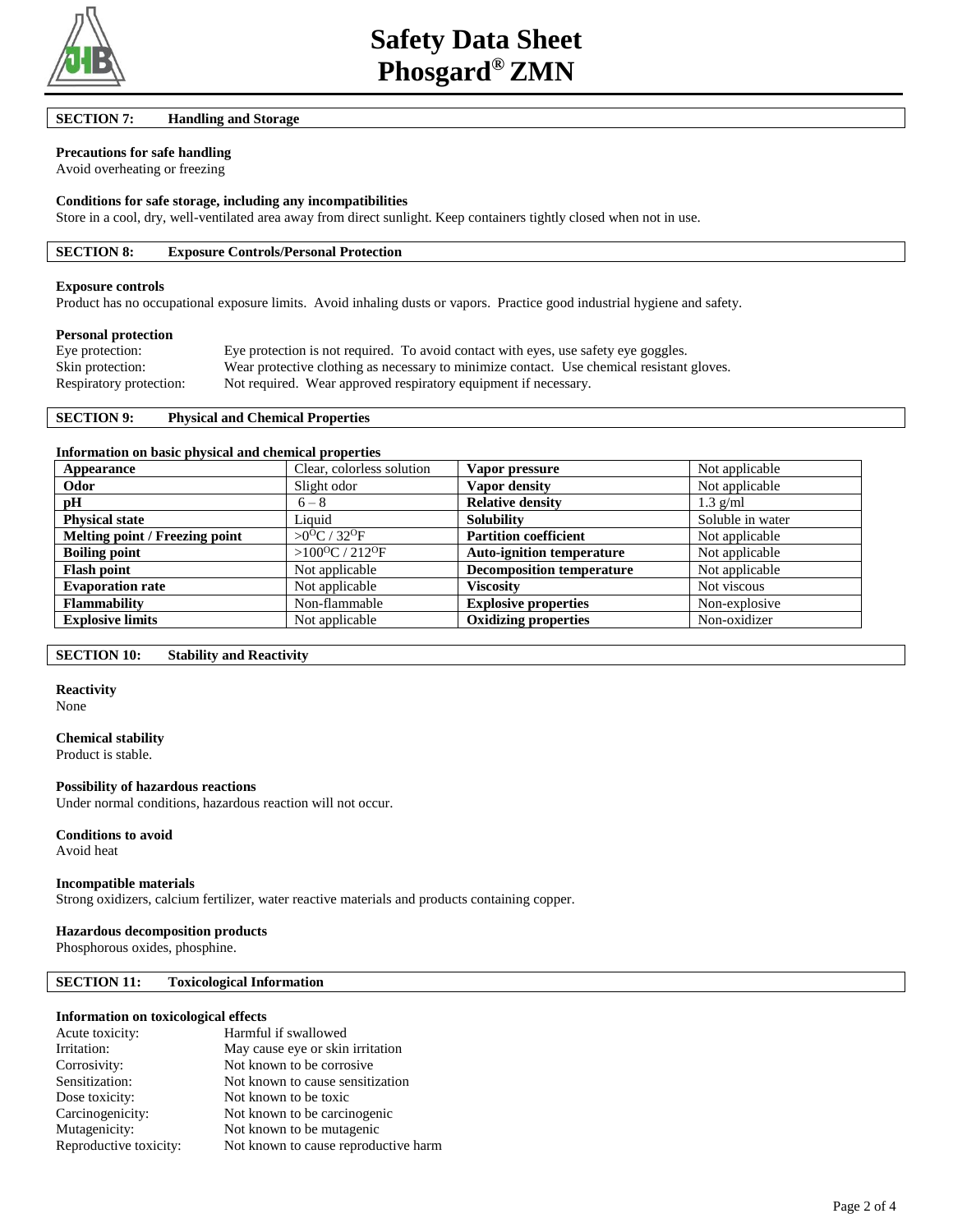

## **SECTION 12: Ecological Information**

#### **Ecotoxicity**

Not considered hazardous.

**Persistence and degradability**

# Not available

## **Bioaccumulative potential**

Not available

#### **Mobility in soil**

Soluble in water and may disperse in soil.

## **SECTION 13: Disposal Considerations**

# **Waste treatment methods**

Dispose of product in accordance with federal, state, and local regulations. Consult with qualified representative for proper disposal or treatment.

## **SECTION 14: Transport Information**

#### **DOT**

Not regulated by U.S. DOT as hazardous material.

| UN number:                    | Not applicable |
|-------------------------------|----------------|
| UN proper shipping name:      | Not applicable |
| Transport hazard class(es):   | Not applicable |
| Packing group:                | Not applicable |
| Environmental hazards:        | Not applicable |
| Special precautions for user: | Not applicable |

#### **IATA**

Not dangerous goods

#### **IMDG**

Not dangerous goods

## **SECTION 15: Regulatory Information**

#### **CERCLA**

This product contains one or more substances regulated as a hazardous substance under the Comprehensive Environmental Response Compensation and Liability Act (CERCLA) (40 CFR 302).

Potassium hydroxide (CAS # 1310-58-3) Zinc sulfate (CAS # 7446-19-7)

#### **California Prop 65**

This product does not contain any chemical known to the State of California to cause cancer and birth defects or other reproductive harm.

## **SARA 311/312 Hazards**

| Acute Health Hazard:               | No |
|------------------------------------|----|
| Chronic Health Hazard:             | No |
| Fire Hazard:                       | No |
| Sudden Release of Pressure Hazard: | No |
| Reactive Hazard:                   | No |

## **SARA 313**

Manganese carbonate (CAS # 598-62-9) is subject to reporting levels established by SARA Title III, Section 313. Zinc sulfate (CAS # 7446-19-7) is subject to reporting levels established by SARA Title III, Section 313.

#### **Subject to "Right-To-Know" legislation in the following states**

This product contains one or more substances subject to Right To Know.

Massachusetts: Potassium hydroxide (CAS # 1310-58-3) Zinc sulfate (CAS # 7446-19-7)